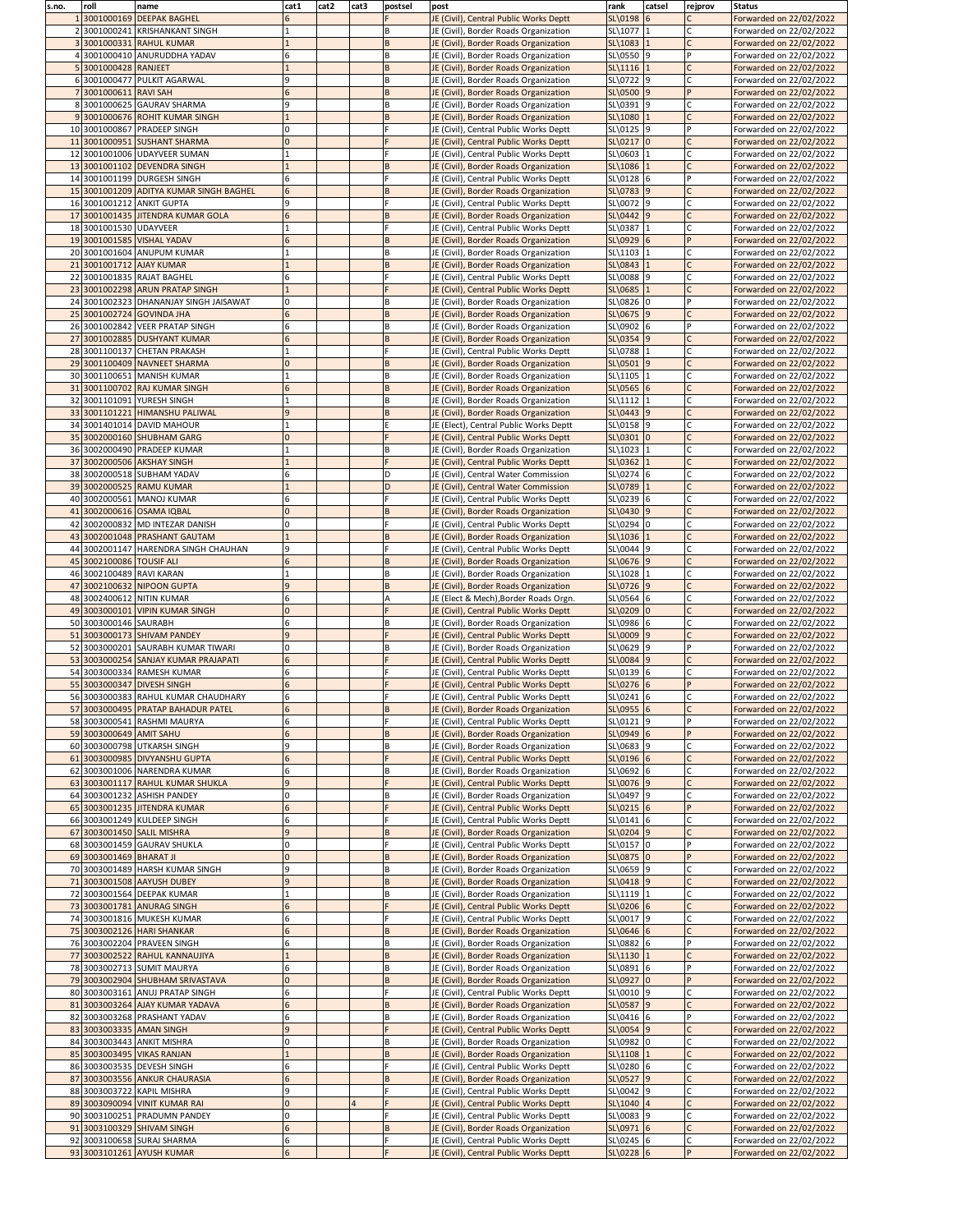|     | 94 3003101515 MANISH KESARWANI                                | 10              |   | JE (Civil), Central Public Works Deptt                                         | SL\0160 0               |  | Forwarded on 22/02/2022                            |
|-----|---------------------------------------------------------------|-----------------|---|--------------------------------------------------------------------------------|-------------------------|--|----------------------------------------------------|
|     | 95 3003200754 ASHUTOSH YADAV                                  | 6               |   | JE (Elect & Mech), Border Roads Orgn.                                          | SL\0383 9               |  | Forwarded on 22/02/2022                            |
|     | 96 3003201642 PAWAN KUMAR                                     | 6               |   | JE (Elect & Mech), Border Roads Orgn.                                          | SL\0440 9               |  | Forwarded on 22/02/2022                            |
|     | 97 3003300128 MUKESH CHANDRA RAV                              |                 |   | JE (Elect), Central Public Works Deptt                                         | SL\0765 1               |  | Forwarded on 22/02/2022                            |
|     | 98 3003300407 MANISH KUMAR YADAV                              | 6               |   | JE (Elect & Mech), Border Roads Orgn.                                          | $SL\$ 0636 6            |  | Forwarded on 22/02/2022                            |
|     | 99 3003301426 DEEP CHANDRA                                    | $6\overline{6}$ |   | JE (Elect & Mech), Border Roads Orgn.                                          | $SL(0571)$ 6            |  | Forwarded on 22/02/2022                            |
|     | 100 3003500155 MANISH TRIPATHI                                | 0               |   | JE (Elect & Mech), Border Roads Orgn.                                          | $SL(0632)$ 0            |  | Forwarded on 22/02/2022                            |
|     | 101 3003502075 ROHIT YADAV                                    | 6               |   | JE (Mech.), Central Water Commission                                           | $SL(0341)$ 6            |  | Forwarded on 22/02/2022                            |
|     | 102 3003503324 AWNEESH YADAV                                  | 6               |   | JE (Elect), Central Public Works Deptt                                         | SL\0131 9               |  | Forwarded on 22/02/2022                            |
|     |                                                               |                 |   |                                                                                |                         |  |                                                    |
|     | 103 3005000247 ABHISHEK KUMAR SINGH                           |                 |   | JE (Civil), Border Roads Organization                                          | $SL(1047)$ 1            |  | Forwarded on 22/02/2022                            |
|     | 104 3005000297 SRIJAN DEEP                                    | 6               |   | JE (Civil), Central Water Commission                                           | $SL(0328)$ 6            |  | Forwarded on 22/02/2022                            |
|     | 105 3005000537 DUSHYANT SINGH                                 | $\Omega$        |   | JE (Civil), Border Roads Organization                                          | $SL(0747)$ 0            |  | Forwarded on 22/02/2022                            |
|     | 106 3005000802 BHAVESH KUMAR                                  | 6               |   | JE (Civil), Border Roads Organization                                          | SL\0569 9               |  | Forwarded on 22/02/2022                            |
|     | 107 3005000899 RAMIT KUMAR                                    |                 |   | JE (Civil), Border Roads Organization                                          | SL\0834 1               |  | Forwarded on 22/02/2022                            |
|     | 108 3005000989 AKSHAY SAXENA                                  | 0               |   | JE (Civil), Border Roads Organization                                          | SL\0999 0               |  | Forwarded on 22/02/2022                            |
|     | 109 3005001020 VIVEK KUMAR                                    | 6               |   | JE (Civil), Border Roads Organization                                          | SL\0966 6               |  | Forwarded on 22/02/2022                            |
|     | 110 3005001313 SAMYAGK KATYAYAN                               |                 |   | JE (Civil), Border Roads Organization                                          | SL\1118 1               |  | Forwarded on 22/02/2022                            |
| 111 | 3005100391 MOHD WAMIQ KHAN                                    | $\mathbf{q}$    |   | JE (Civil), Border Roads Organization                                          | $SL(0218)$ 9            |  | Forwarded on 22/02/2022                            |
|     | 112 3005100449 DEEP KAMAL GANGWAR                             | 9               |   | JE (Civil), Border Roads Organization                                          | SL\0463 9               |  | Forwarded on 22/02/2022                            |
|     | 113 3005200415 HARSHIT JAISWAL                                | 6               |   | JE (Elect & Mech), Border Roads Orgn.                                          | $SL(0643)$ 6            |  | Forwarded on 22/02/2022                            |
|     | 114 3007000067 AKASH KASHAUDHAN                               | q               |   | JE (Civil), Central Public Works Deptt                                         | SL\0053 9               |  | Forwarded on 22/02/2022                            |
|     | 115 3007000138 GAURAV SINGH                                   | 0               |   |                                                                                | $SL(0642)$ 9            |  |                                                    |
|     |                                                               |                 |   | JE (Civil), Border Roads Organization                                          |                         |  | Forwarded on 22/02/2022                            |
|     | 116 3007000198 AMAN DUBEY                                     | 9               |   | JE (Civil), Central Public Works Deptt                                         | SL\0007 9               |  | Forwarded on 22/02/2022                            |
|     | 117 3007000235 SURAJ KUMAR GUPTA                              | 6               |   | JE (Civil), Central Public Works Deptt                                         | $SL(0151)$ 6            |  | Forwarded on 22/02/2022                            |
|     | 118 3007000260 ARYAN TRIPATHI                                 | 0               |   | JE (Civil), Border Roads Organization                                          | SL\0879 0               |  | Forwarded on 22/02/2022                            |
|     | 119 3007000447 PAWAN KUMAR                                    | 6               |   | JE (Civil), Central Public Works Deptt                                         | $SL(0119)$ 9            |  | Forwarded on 22/02/2022                            |
|     | 120 3007000831 PRABHAT SAURABH                                |                 |   | JE (Civil), Border Roads Organization                                          | SL\1095 1               |  | Forwarded on 22/02/2022                            |
|     | 121 3007000899 AKASH KUMAR GAUTAM                             |                 |   | JE (Civil), Border Roads Organization                                          | SL\0993 1               |  | Forwarded on 22/02/2022                            |
|     | 122 3007000998 PRABHAT KUMAR PANDEY                           | 9               |   | JE (Civil), Central Water Commission                                           | SL\0191 9               |  | Forwarded on 22/02/2022                            |
|     | 123 3007001467 SAURABH KUMAR                                  | $\overline{9}$  |   | JE (Civil), National Tech.Research Orgn.                                       | SL(0116)                |  | Forwarded on 22/02/2022                            |
|     | 124 3007001582 DHEERAJ KUMAR GUPTA                            | 6               |   | JE (Civil), Border Roads Organization                                          | SL\0577 9               |  | Forwarded on 22/02/2022                            |
|     | 125 3007001672 VISHAL KUMAR YADAV                             |                 |   | JE (Civil), Border Roads Organization                                          | SL\0503 6               |  | Forwarded on 22/02/2022                            |
|     | 126 3007001824 AKASH TRIPATHI                                 | $\overline{9}$  | B | JE (Civil), Border Roads Organization                                          | SL\0611 9               |  | Forwarded on 22/02/2022                            |
|     | 127 3007001938 DEVENDRA KUMAR                                 | $6\overline{6}$ |   | JE (Civil), Border Roads Organization                                          | SL\0944 6               |  | Forwarded on 22/02/2022                            |
|     | 128 3007001941 CHANDAN TIWARI                                 | 0               |   | JE (Civil), Border Roads Organization                                          | SL\0499 9               |  | Forwarded on 22/02/2022                            |
|     |                                                               |                 |   |                                                                                |                         |  |                                                    |
|     | 129 3007002456 AKASH PRATAP SINGH                             | $\mathbf{q}$    |   | JE (Civil), Central Water Commission                                           | SL(0171)9               |  | Forwarded on 22/02/2022                            |
|     | 130 3007002520 SURAJ KUMAR PRAJAPATI                          | 9               |   | JE (Civil), Central Public Works Deptt                                         | SL\0003 9               |  | Forwarded on 22/02/2022                            |
|     | 131 3007002678 JITENDRA SHARMA                                | $6\overline{6}$ |   | JE (Civil), Border Roads Organization                                          | SL\0897 6               |  | Forwarded on 22/02/2022                            |
|     | 132 3007002737 SHOBHIT CHATURVEDI                             | 10              |   | JE (Civil), Central Public Works Deptt                                         | SL\0113 9               |  | Forwarded on 22/02/2022                            |
|     | 133 3007002880 SAJAL DUBEY                                    | $\mathbf{q}$    |   | JE (Civil), Border Roads Organization                                          | $SL(0370)$ 9            |  | Forwarded on 22/02/2022                            |
|     | 134 3007002881 VINAY KUMAR GUPTA                              | 6               |   | JE (Civil), Border Roads Organization                                          | SL\0928 6               |  | Forwarded on 22/02/2022                            |
|     | 135 3007002932 IMDAD HUSAIN                                   | 6               |   | JE (Civil), Border Roads Organization                                          | $SL(0791)$ 6            |  | Forwarded on 22/02/2022                            |
|     | 136 3007003324 ABDUL KADIR KHAN                               | 9               |   | JE (Civil), Border Roads Organization                                          | SL\0605 9               |  | Forwarded on 22/02/2022                            |
|     | 137 3007090003 ABHISHEK KUMAR TRIPATHI                        | $\overline{0}$  |   | JE (Civil), Central Public Works Deptt                                         | $SL\148$ 4              |  | Forwarded on 22/02/2022                            |
|     | 138 3007100053 AVINASH RAO                                    |                 |   | JE (Civil), Border Roads Organization                                          | SL\1079 1               |  | Forwarded on 22/02/2022                            |
|     |                                                               |                 |   |                                                                                |                         |  |                                                    |
|     | 139 3007100198 SHUBHAM GUPTA                                  | 6               |   | JE (Civil), Border Roads Organization                                          | SL\0739 6               |  | Forwarded on 22/02/2022                            |
|     | 140 3007100703 RAM ASHISH SINGH                               | 6               |   | JE (Civil), Border Roads Organization                                          | SL\0729 9               |  | Forwarded on 22/02/2022                            |
|     |                                                               |                 |   |                                                                                |                         |  |                                                    |
|     | 141 3007100949 DIWAKAR KASAUDHAN                              | $\overline{9}$  |   | JE (Civil), Central Public Works Deptt                                         | SL\0107 9               |  | Forwarded on 22/02/2022                            |
|     | 142 3007101371 ABHISHEK CHAUDHARY                             | 6               |   | JE (Civil), Central Public Works Deptt                                         | $SL(0246)$ 6            |  | Forwarded on 22/02/2022                            |
|     | 143 3007101770 PUSHKAR KUMAR                                  |                 |   | JE (Civil), Central Public Works Deptt                                         | $SL(0626)$ <sup>1</sup> |  | Forwarded on 22/02/2022                            |
|     | 144 3007201454 KAUTS SINGH PATEL                              | 6               |   | JE (Elect & Mech), Border Roads Orgn.                                          | SL\0339 9               |  | Forwarded on 22/02/2022                            |
|     |                                                               | 6               |   |                                                                                |                         |  |                                                    |
|     | 145 3007300148 ANKUR ANAND                                    |                 |   | JE (Elect), Central Public Works Deptt                                         | $SL(0269)$ 6            |  | Forwarded on 22/02/2022                            |
|     | 146 3007490028 SANJEEV                                        |                 |   | JE (Elect), Central Public Works Deptt                                         | SL\0795 4               |  | Forwarded on 22/02/2022                            |
|     | 147 3008000025 HARSH SAHU                                     | 6               |   | JE (Civil), Central Public Works Deptt                                         | $SL(0110)$ 6            |  | Forwarded on 22/02/2022                            |
|     | 148 3008000039 AMIT AGARWAL                                   | q               |   | JE (Civil), Border Roads Organization                                          | SL\0511 9               |  | Forwarded on 22/02/2022                            |
|     | 149 3008000186 HEMANT KUMAR DIWAKAR                           |                 |   | JE (Civil), Border Roads Organization                                          | $SL\1110$ 1             |  | Forwarded on 22/02/2022                            |
|     | 150 3008000200 VIPIN KUMAR                                    |                 |   | JE (Civil), Border Roads Organization                                          | SL\1111 1               |  | Forwarded on 22/02/2022                            |
|     | 151 3008000290 ADARSH NAGAICH                                 | $\Omega$        |   | JE (Civil), Border Roads Organization                                          | SL\0977 0               |  | Forwarded on 22/02/2022                            |
|     | 152 3008000335 ANUJ KUMAR MISHRA                              | 9               |   | JE (Civil), Border Roads Organization                                          | SL\0358 9               |  | Forwarded on 22/02/2022                            |
|     | 153 3008000338 RAJIT KUMAR                                    |                 |   | JE (Civil), Border Roads Organization                                          | $SL\1007$  1            |  | Forwarded on 22/02/2022                            |
|     | 154 3008000406 ISHU VANSAL                                    | q               |   | JE (Civil), Border Roads Organization                                          | SL\0377 9               |  | Forwarded on 22/02/2022                            |
|     | 155 3008000463 SHIVAM KUMAR SINGH                             | $\mathbf{q}$    |   | JE (Civil), Border Roads Organization                                          | $SL(0267)$ 9            |  | Forwarded on 22/02/2022                            |
|     | 156 3008000557 SAURABH VERMA                                  |                 |   | JE (Civil), Central Public Works Deptt                                         | SL\0610 1               |  | Forwarded on 22/02/2022                            |
|     | 157 3008000637 RAVI SHANKAR                                   |                 |   | JE (Civil), Central Public Works Deptt                                         | $SL(0423)$ 1            |  | Forwarded on 22/02/2022                            |
|     | 158 3008000647 DEEPAK VERMA                                   |                 |   | JE (Civil), Border Roads Organization                                          | SL\0886  1              |  | Forwarded on 22/02/2022                            |
|     | 159 3008000684 JAI RAM KUSHWAHA                               | 6               |   |                                                                                | $SL(0169)$ 6            |  |                                                    |
|     |                                                               | 10              |   | JE (Civil), Central Public Works Deptt                                         |                         |  | Forwarded on 22/02/2022                            |
|     | 160 3008000739 SHAILENDRA KUMAR SHUKLA                        | $\mathbf{q}$    |   | JE (Civil), Central Public Works Deptt                                         | SL\0235 0               |  | Forwarded on 22/02/2022                            |
|     | 161 3008000793 SUYASH BUDHOLIYA                               |                 |   | JE (Civil), Border Roads Organization                                          | SL\0335 9               |  | Forwarded on 22/02/2022                            |
|     | 162 3008100270 VIJAY SETH                                     | 9               |   | JE (Civil), Border Roads Organization                                          | SL\0401 9               |  | Forwarded on 22/02/2022                            |
|     | 163 3009000225 ALOK MANI TRIPATHI                             | 9               |   | JE (Civil), Border Roads Organization                                          | $SL(0758)$ 9            |  | Forwarded on 22/02/2022                            |
|     | 164 3009000554 DINESH KUMAR                                   | 6               |   | JE (Civil), Border Roads Organization                                          | SL\0856 6               |  | Forwarded on 22/02/2022                            |
|     | 165 3009000580 RAHUL GAUTAM                                   |                 |   | JE (Civil), Border Roads Organization                                          | SL\1106 1               |  | Forwarded on 22/02/2022                            |
|     | 166 3009000673 KULDEEP MISHRA                                 | q               |   | JE (Civil), Central Water Commission                                           | SL\0136 9               |  | Forwarded on 22/02/2022                            |
|     | 167 3009000730 SHOBHIT KUMAR AWASTHI                          | $\overline{0}$  |   | JE (Civil), Border Roads Organization                                          | SL\0830 0               |  | Forwarded on 22/02/2022                            |
|     | 168 3009001196 RAJESH KUMAR GUPTA                             | 6               |   | JE (Civil), Central Public Works Deptt                                         | $SL(0120)$ 9            |  | Forwarded on 22/02/2022                            |
|     | 169 3009001249 DEEPAK YADAV                                   | 6               |   | JE (Civil), Central Public Works Deptt                                         | $SL(0211)$ 6            |  | Forwarded on 22/02/2022                            |
|     | 170 3009001321 ANURAG SRIVASTAVA                              | q               |   | JE (Civil), Central Water Commission                                           | SL\0182 9               |  | Forwarded on 22/02/2022                            |
|     | 171 3009001574 NILANSH SRIVASTAVA                             |                 |   | JE (Civil), Border Roads Organization                                          | SL\0937 0               |  |                                                    |
|     |                                                               | 6               |   |                                                                                |                         |  | Forwarded on 22/02/2022                            |
|     | 172 3009001719 RABIN KUMAR                                    |                 |   | JE (Civil), Central Public Works Deptt                                         | SL\0030 9               |  | Forwarded on 22/02/2022                            |
|     | 173 3009001913 ANUJ KUMAR                                     | 6               |   | JE (Civil), Border Roads Organization                                          | $SL(0556)$ 9            |  | Forwarded on 22/02/2022                            |
|     | 174 3009001999 SARTHAK SHAH                                   |                 |   | JE (Civil), Border Roads Organization                                          | SL\1024 1               |  | Forwarded on 22/02/2022                            |
|     | 175 3009002007 ANKUR KATIYAR                                  | 6               |   | JE (Civil), Central Public Works Deptt                                         | $SL$ \0058 6            |  | Forwarded on 22/02/2022                            |
|     | 176 3009002348 NAND KISHOR                                    |                 |   | JE (Civil), Border Roads Organization                                          | SL\0939 1               |  | Forwarded on 22/02/2022                            |
|     | 177 3009002373 ANURAG VERMA                                   |                 |   | JE (Civil), Border Roads Organization                                          | SL\1085 1               |  | Forwarded on 22/02/2022                            |
|     | 178 3009002379 ABHISHEK GAUTAM                                |                 |   | JE (Civil), Central Public Works Deptt                                         | SL\0609 1               |  | Forwarded on 22/02/2022                            |
|     | 179 3009002399 SHIVAM MISHRA                                  | $\Omega$        |   | JE (Civil), Border Roads Organization                                          | SL\0890 0               |  | Forwarded on 22/02/2022                            |
|     | 180 3009002651 DHEERAJ KUMAR                                  | 6               |   | JE (Civil), Border Roads Organization                                          | SL\0921 6               |  | Forwarded on 22/02/2022                            |
|     | 181 3009004179 ANKIT KUMAR RAHI                               |                 |   | JE (Civil), Central Public Works Deptt                                         | SL\0219 1               |  | Forwarded on 22/02/2022                            |
|     | 182 3009004296 PRAVEEN KUMAR                                  | 6               |   | JE (Civil), Border Roads Organization                                          | SL\0347 9               |  | Forwarded on 22/02/2022                            |
|     | 183 3009004682 SHIVAM PATEL                                   | 6               |   | JE (Civil), Border Roads Organization                                          | $SL(0375)$ 6            |  |                                                    |
|     |                                                               | 0               |   |                                                                                |                         |  | Forwarded on 22/02/2022                            |
|     | 184 3009004803 RAM CHANDR                                     |                 |   | JE (Civil), Border Roads Organization                                          | SL(0744)                |  | Forwarded on 22/02/2022                            |
|     | 185 3009004970 DIVYAM SHAKYA                                  |                 |   | JE (Civil), Central Public Works Deptt                                         | SL\0583 1               |  | Forwarded on 22/02/2022                            |
|     | 186 3009005096 ABHISHEK KUMAR<br>187 3009100177 SHIVAM SHARMA |                 |   | JE (Civil), Border Roads Organization<br>JE (Civil), Border Roads Organization | SL\1081 1<br>SL\0916 6  |  | Forwarded on 22/02/2022<br>Forwarded on 22/02/2022 |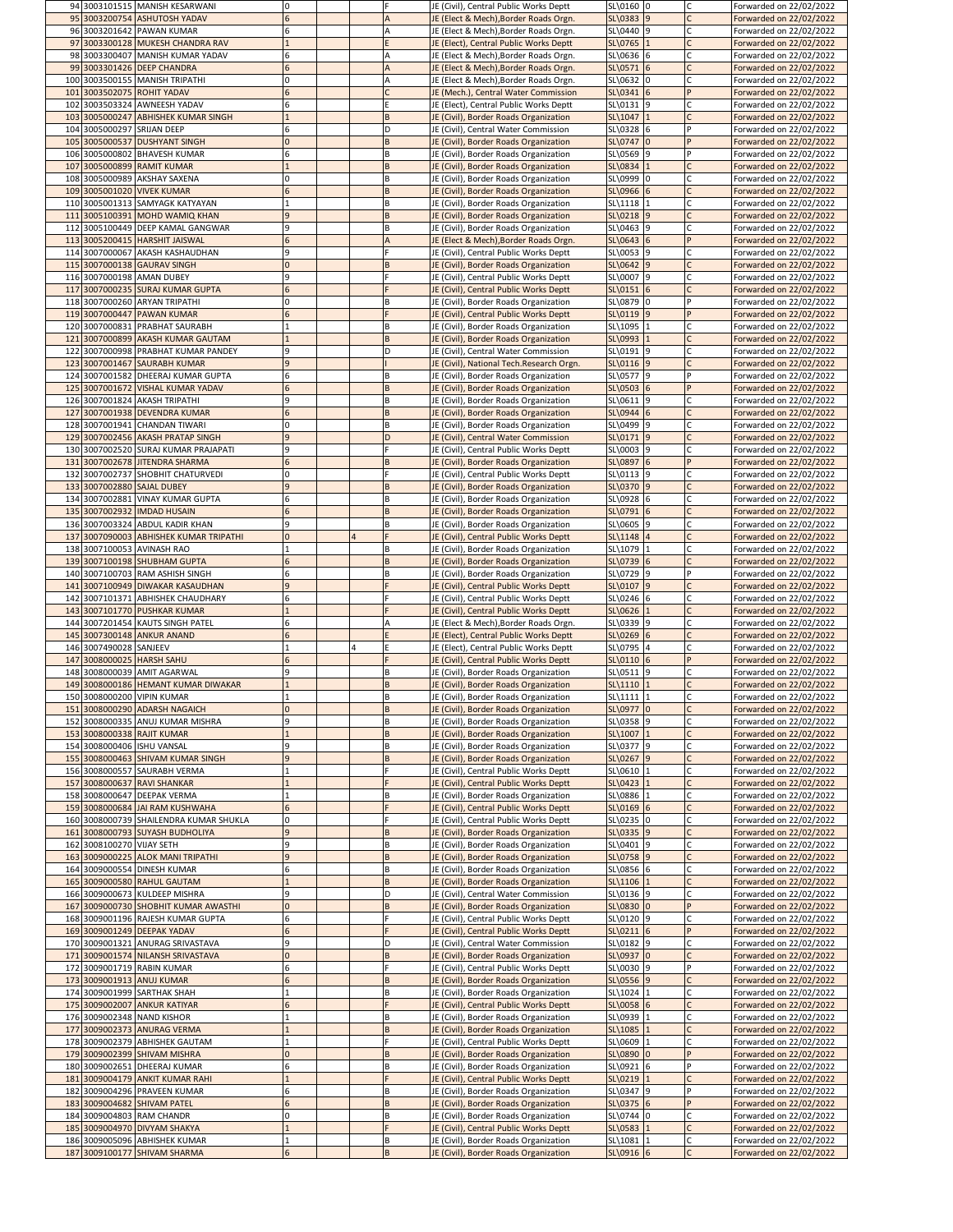|                          | 188 3009101450 KULDEEP KUMAR           |   |          | JE (Civil), Central Public Works Deptt | SL\0780 1      |  | Forwarded on 22/02/2022 |
|--------------------------|----------------------------------------|---|----------|----------------------------------------|----------------|--|-------------------------|
|                          | 189 3009101614 HRITIK VERMA            |   |          | JE (Civil), Central Public Works Deptt | $SL\$ 0173 6   |  | Forwarded on 22/02/2022 |
|                          | 190 3009102248 SHUBHAM YADAV           |   | B        | JE (Civil), Border Roads Organization  | SL\0432 6      |  | Forwarded on 22/02/2022 |
|                          | 191 3009102357 BHOOPENDRA PRATAP SINGH |   | B        | JE (Civil), Border Roads Organization  | SL\1097  1     |  | Forwarded on 22/02/2022 |
|                          | 192 3009300441 AMOGH AGNIHOTRI         |   |          | JE (Elect & Mech), Border Roads Orgn.  | SL\0420 9      |  | Forwarded on 22/02/2022 |
|                          | 193 3009302052 DEEPAK DUBEY            |   |          | JE (Elect), Central Public Works Deptt | SL\0207 9      |  | Forwarded on 22/02/2022 |
|                          | 194 3010000083 AMIT KUMAR              |   | B        | JE (Civil), Border Roads Organization  | SL\0650 9      |  | Forwarded on 22/02/2022 |
|                          | 195 3010000182 UTKARSH VERMA           |   | B        | JE (Civil), Border Roads Organization  | SL(0994)6      |  | Forwarded on 22/02/2022 |
|                          | 196 3010000259 SHASHANK SHEKHAR        |   | <b>B</b> | JE (Civil), Border Roads Organization  | SL\0718 9      |  | Forwarded on 22/02/2022 |
|                          | 197 3010000276 MANIS BHADAURIA         |   | B        | JE (Civil), Border Roads Organization  | SL(0464)       |  | Forwarded on 22/02/2022 |
|                          | 198 3010000281 GAURAV SEN              |   |          | JE (Civil), Central Public Works Deptt | SL\0655  1     |  | Forwarded on 22/02/2022 |
|                          | 199 3010000477 YASHWANT SINGH PATEL    |   | B        | JE (Civil), Border Roads Organization  | SL\0898 6      |  | Forwarded on 22/02/2022 |
|                          | 200 3010000606 IRPHAN ANSARI           |   |          | JE (Civil), Central Public Works Deptt | SL\0040 9      |  | Forwarded on 22/02/2022 |
|                          | 201 3010000675 MOHAMMAD SARIK          |   | B        | JE (Civil), Border Roads Organization  | SL\0880 6      |  | Forwarded on 22/02/2022 |
|                          | 202 3010000758 AKSHAY KUMAR YADAV      |   | B        | JE (Civil), Border Roads Organization  | SL\0560 9      |  | Forwarded on 22/02/2022 |
|                          | 203 3010000777 DEVESH KUMAR YADAV      |   | ID.      | JE (Civil), Central Water Commission   | $SL(0318)$ 6   |  | Forwarded on 22/02/2022 |
|                          | 204 3010000838 VANCHHIT VERMA          |   | B        | JE (Civil), Border Roads Organization  | SL\0495 6      |  | Forwarded on 22/02/2022 |
|                          | 205 3010001019 SURAJ SINGH             |   | B        | JE (Civil), Border Roads Organization  | SL(0374)9      |  | Forwarded on 22/02/2022 |
|                          | 206 3010001061 ASHUTOSH PATHAK         |   | <b>B</b> | JE (Civil), Border Roads Organization  | SL\0707 9      |  | Forwarded on 22/02/2022 |
|                          | 207 3010001260 ABHISHEK SINGH          |   | D        | JE (Civil), Central Water Commission   | $SL(0133)$ 9   |  | Forwarded on 22/02/2022 |
|                          | 208 3010001477 RAHUL KUMAR             |   | <b>B</b> | JE (Civil), Border Roads Organization  | SL\0352 6      |  | Forwarded on 22/02/2022 |
|                          | 209 3010001776 RAVI VERMA              |   | B        | JE (Civil), Border Roads Organization  | $SL(0923)$ 6   |  | Forwarded on 22/02/2022 |
|                          | 210 3010001926 ANOOP KUMAR             |   |          | JE (Civil), Central Public Works Deptt | SL\0248 6      |  | Forwarded on 22/02/2022 |
| 211 3010002018 KULDEEP   |                                        |   | B        | JE (Civil), Border Roads Organization  | $SL(0967)$ 6   |  | Forwarded on 22/02/2022 |
|                          | 212 3010002218 NIRMAL SINGH            |   | B        | JE (Civil), Border Roads Organization  | SL\0662 9      |  | Forwarded on 22/02/2022 |
|                          | 213 3010002623 MANEESH KUMAR PRAJAPATI |   | B        | JE (Civil), Border Roads Organization  | $SL(0713)$ 9   |  | Forwarded on 22/02/2022 |
|                          | 214 3010002676 SARVAGYA PANDEY         |   | D        | JE (Civil), Central Water Commission   | SL\0172 9      |  | Forwarded on 22/02/2022 |
|                          | 215 3010002677 ARPIT VERMA             |   | B        | JE (Civil), Border Roads Organization  | $SL(0623)$ 9   |  | Forwarded on 22/02/2022 |
|                          | 216 3010002753 AKHILESH YADAV          |   | <b>B</b> | JE (Civil), Border Roads Organization  | $SL\$ 0641 6   |  | Forwarded on 22/02/2022 |
|                          | 217 3010002882 DEEPAK KANAUJIYA        |   | B        | JE (Civil), Border Roads Organization  | SL\1008        |  | Forwarded on 22/02/2022 |
|                          | 218 3010002893 RAMESH KUMAR SHARMA     |   | ΙB       | JE (Civil), Border Roads Organization  | SL\0507 9      |  | Forwarded on 22/02/2022 |
|                          | 219 3010003192 YOGESH SINGH            |   | ΙB       | JE (Civil), Border Roads Organization  | SL\0808 9      |  | Forwarded on 22/02/2022 |
|                          | 220 3010003203 GAJENDRA YADAV          |   | l B      | JE (Civil), Border Roads Organization  | SL\0952 6      |  | Forwarded on 22/02/2022 |
|                          | 221 3010003320 SIDDHARTH SAXENA        |   |          |                                        | SL\0046 9      |  | Forwarded on 22/02/2022 |
|                          |                                        |   |          | JE (Civil), Central Public Works Deptt |                |  |                         |
|                          | 222 3010003487 SAURABH KUMAR           |   | B        | JE (Civil), Border Roads Organization  | SL\1122  1     |  | Forwarded on 22/02/2022 |
|                          | 223 3010003759 AMAR SINGH PATEL        |   | <b>B</b> | JE (Civil), Border Roads Organization  | SL\0907 6      |  | Forwarded on 22/02/2022 |
|                          | 224 3010003855 SANDEEP TOMAR           |   | B        | JE (Civil), Border Roads Organization  | SL\0775 0      |  | Forwarded on 22/02/2022 |
|                          | 225 3010004037 ROHIT KUMAR SAHU        |   |          | JE (Civil), Central Public Works Deptt | $SL(0062)$ 9   |  | Forwarded on 22/02/2022 |
|                          | 226 3010004256 ANAND SINGH             |   | ΙB       | JE (Civil), Border Roads Organization  | SL\0457 6      |  | Forwarded on 22/02/2022 |
| 227 3010004455 KARAN     |                                        |   |          | JE (Civil), Border Roads Organization  | $SL(0431)$ 9   |  | Forwarded on 22/02/2022 |
|                          | 228 3010004817 SHIVENDRA PRATAP GAUTAM |   |          | JE (Civil), Central Public Works Deptt | SL\0491        |  | Forwarded on 22/02/2022 |
|                          | 229 3010005034 MANISH KUMAR CHAUDHARI  |   | B        | JE (Civil), Border Roads Organization  | SL\1020        |  | Forwarded on 22/02/2022 |
|                          | 230 3010005331 SACHIN KUMAR            |   | B        | JE (Civil), Border Roads Organization  | SL\0832 6      |  | Forwarded on 22/02/2022 |
|                          | 231 3010005406 PRIY RANJAN KUMAR       |   |          | JE (Civil), Central Public Works Deptt | $SL \ 0014$  9 |  | Forwarded on 22/02/2022 |
|                          | 232 3010005630 AKASH KUMAR             |   | B        | JE (Civil), Border Roads Organization  | SL\0708 6      |  | Forwarded on 22/02/2022 |
| 233 3010005728 RAHUL RAI |                                        |   | ΙB.      | JE (Civil), Border Roads Organization  | SL\0796 9      |  | Forwarded on 22/02/2022 |
|                          |                                        |   |          |                                        |                |  |                         |
|                          | 234 3010005765 YASVEER PAL SINGH       |   |          | JE (Civil), Central Public Works Deptt | $SL\$ 0114 9   |  | Forwarded on 22/02/2022 |
|                          | 235 3010005782 SATYANAND GUPTA         |   | B        | JE (Civil), Border Roads Organization  | $SL(0825)$ 6   |  | Forwarded on 22/02/2022 |
|                          | 236 3010005904 SHARAD SHARMA           |   | ΙB       | JE (Civil), Border Roads Organization  | SL\0656 6      |  | Forwarded on 22/02/2022 |
|                          | 237 3010005962 DILEEP KUMAR            |   | B        | JE (Civil), Border Roads Organization  | SL\1091        |  | Forwarded on 22/02/2022 |
|                          | 238 3010006033 ALOK KUMAR GUPTA        |   | ΙB       | JE (Civil), Border Roads Organization  | SL\0869 6      |  | Forwarded on 22/02/2022 |
|                          | 239 3010006186 DHRUV KUMAR TIWARI      |   | B        | JE (Civil), Border Roads Organization  | SL\0889 0      |  | Forwarded on 22/02/2022 |
|                          | 240 3010006228 RATNESH TRIPATHI        |   | B        | JE (Civil), Border Roads Organization  | SL\0652 9      |  | Forwarded on 22/02/2022 |
|                          |                                        |   | B        |                                        |                |  |                         |
|                          | 241 3010006291 SHUBHAM RAI             |   |          | JE (Civil), Border Roads Organization  | SL\0530 9      |  | Forwarded on 22/02/2022 |
|                          | 242 3010006320 YOGESH SINGH            |   | ΙB.      | JE (Civil), Central Public Works Deptt | SL\0193 6      |  | Forwarded on 22/02/2022 |
|                          | 243 3010006502 VIVEK CHAUDHARY         |   |          | JE (Civil), Border Roads Organization  | $SL\$ 0677 6   |  | Forwarded on 22/02/2022 |
|                          | 244 3010006538 UTKARSH GUPTA           |   | ΙB       | JE (Civil), Border Roads Organization  | SL\0666 0      |  | Forwarded on 22/02/2022 |
|                          | 245 3010006610 BHUPENDRA SINGH         |   | B        | JE (Civil), Border Roads Organization  | SL\0894 0      |  | Forwarded on 22/02/2022 |
|                          | 246 3010006787 AAKASH VERMA            |   | l B      | JE (Civil), Border Roads Organization  | SL\0367 9      |  | Forwarded on 22/02/2022 |
|                          | 247 3010006818 PUSHKAL PATEL           |   | B.<br>ΙB | JE (Civil), Border Roads Organization  | $SL(0917)$ 6   |  | Forwarded on 22/02/2022 |
|                          | 248 3010007101 CHANDRA PRAKASH VERMA   |   |          | JE (Civil), Border Roads Organization  | SL\0836 6      |  | Forwarded on 22/02/2022 |
|                          | 249 3010007269 ANUBHAV SHARMA          |   | B        | JE (Civil), Border Roads Organization  | SL\0840 6      |  | Forwarded on 22/02/2022 |
|                          | 250 3010007301 PRADEEP KUMAR ARYA      |   |          | JE (Civil), Border Roads Organization  | SL\1121 1      |  | Forwarded on 22/02/2022 |
|                          | 251 3010007390 TARUN PANDEY            |   |          | JE (Civil), Central Public Works Deptt | SL\0068 9      |  | Forwarded on 22/02/2022 |
| 252 3010007429 ANUBHAV   |                                        | 6 | B        | JE (Civil), Border Roads Organization  | SL\0893 6      |  | Forwarded on 22/02/2022 |
|                          | 253 3010007529 ASHUTOSH KUMAR TIWARI   |   |          | JE (Civil), Central Public Works Deptt | $SL \ 0018$ 9  |  | Forwarded on 22/02/2022 |
|                          | 254 3010007576 DHARMENDRA SINGH        |   | ΙB       | JE (Civil), Border Roads Organization  | SL\0608 9      |  | Forwarded on 22/02/2022 |
|                          | 255 3010090014 LAKSHMI SHUKLA          |   |          | JE (Civil), Central Public Works Deptt | $SL(1152)$ 5   |  | Forwarded on 22/02/2022 |
|                          | 256 3010090021 RAHUL DUBEY             |   |          | JE (Civil), Central Public Works Deptt | SL\1146 5      |  | Forwarded on 22/02/2022 |
|                          | 257 3010100193 PRADEEP RAO             |   |          | JE (Civil), Border Roads Organization  | SL\1039 1      |  | Forwarded on 22/02/2022 |
|                          | 258 3010100339 AJEET KUMAR             |   |          | JE (Civil), Central Public Works Deptt | SL\0462 1      |  | Forwarded on 22/02/2022 |
|                          | 259 3010100387 GAURAV SINGH            |   | B        | JE (Civil), Border Roads Organization  | SL\0450 0      |  | Forwarded on 22/02/2022 |
|                          | 260 3010100660 MITHILESH KUMAR         |   | <b>B</b> | JE (Civil), Border Roads Organization  | SL\0922 1      |  | Forwarded on 22/02/2022 |
|                          | 261 3010100802 UTKARSH SRIVASTAVA      |   | B        | JE (Civil), Border Roads Organization  | $SL(0717)$ 9   |  | Forwarded on 22/02/2022 |
|                          | 262 3010101378 SURYA BHANU             |   | B        | JE (Civil), Border Roads Organization  | SL\0595 9      |  | Forwarded on 22/02/2022 |
|                          | 263 3010101992 SHUBHAM MISHRA          |   | B        | JE (Civil), Border Roads Organization  | $SL(0679)$ 9   |  | Forwarded on 22/02/2022 |
|                          | 264 3010102181 VIMLESH KUMAR VERMA     |   | ΙB       | JE (Civil), Border Roads Organization  | SL\0620 9      |  | Forwarded on 22/02/2022 |
|                          | 265 3010102345 UMANG PATHAK            |   | B        | JE (Civil), Border Roads Organization  | $SL(0313)$ 9   |  | Forwarded on 22/02/2022 |
|                          | 266 3010102667 SACHIN MISHRA           |   | D        | JE (Civil), Central Water Commission   | SL\0150 9      |  | Forwarded on 22/02/2022 |
|                          | 267 3010103027 AJAY CHAURASIA          |   | B        | JE (Civil), Border Roads Organization  | SL\0740 9      |  | Forwarded on 22/02/2022 |
|                          | 268 3010103434 RANJEET SINGH           |   | <b>B</b> | JE (Civil), Border Roads Organization  | $SL\$ 0413 6   |  | Forwarded on 22/02/2022 |
|                          | 269 3010103692 RAVI KUMAR              |   | B        | JE (Civil), Border Roads Organization  | SL\1043        |  | Forwarded on 22/02/2022 |
|                          | 270 3010103753 RAVI KANT CHAUDHARY     |   | D        | JE (Civil), Central Water Commission   | SL\0811        |  | Forwarded on 22/02/2022 |
|                          | 271 3010103881 SHASHI KANT VERMA       |   | B        | JE (Civil), Border Roads Organization  | $SL(0839)$ 6   |  | Forwarded on 22/02/2022 |
|                          | 272 3010300569 SACHIN SINGH            |   |          | JE (Elect & Mech), Border Roads Orgn.  | SL\0525 9      |  | Forwarded on 22/02/2022 |
|                          | 273 3010301638 AKASH VERMA             |   |          | JE (Elect), Central Public Works Deptt | SL\0186 9      |  | Forwarded on 22/02/2022 |
|                          | 274 3010303057 YASHWANT KUMAR SINGH    |   |          | JE (Elect & Mech), Border Roads Orgn.  | SL\0379 9      |  | Forwarded on 22/02/2022 |
|                          | 275 3010403090 ABHISHEK SHUKLA         |   |          | JE (Elect), Central Public Works Deptt | SL\0066 0      |  | Forwarded on 22/02/2022 |
|                          | 276 3011000018 VISHAL PRATAP           |   |          | JE (Civil), Central Public Works Deptt | SL\0033 9      |  | Forwarded on 22/02/2022 |
|                          | 277 3011000295 SHIVAM SINGH            |   |          | JE (Civil), Central Public Works Deptt | $SL(0011)$ 9   |  | Forwarded on 22/02/2022 |
|                          | 278 3011000319 SHASHANK KUMAR VERMA    |   | ΙB       | JE (Civil), Border Roads Organization  | SL\1025  1     |  | Forwarded on 22/02/2022 |
|                          | 279 3011000618 VIMAL SINGH             |   |          | JE (Civil), Central Public Works Deptt | SL\0684        |  | Forwarded on 22/02/2022 |
| 280 3011000746 RAHUL     |                                        |   |          | JE (Civil), Central Public Works Deptt | SL\0200        |  | Forwarded on 22/02/2022 |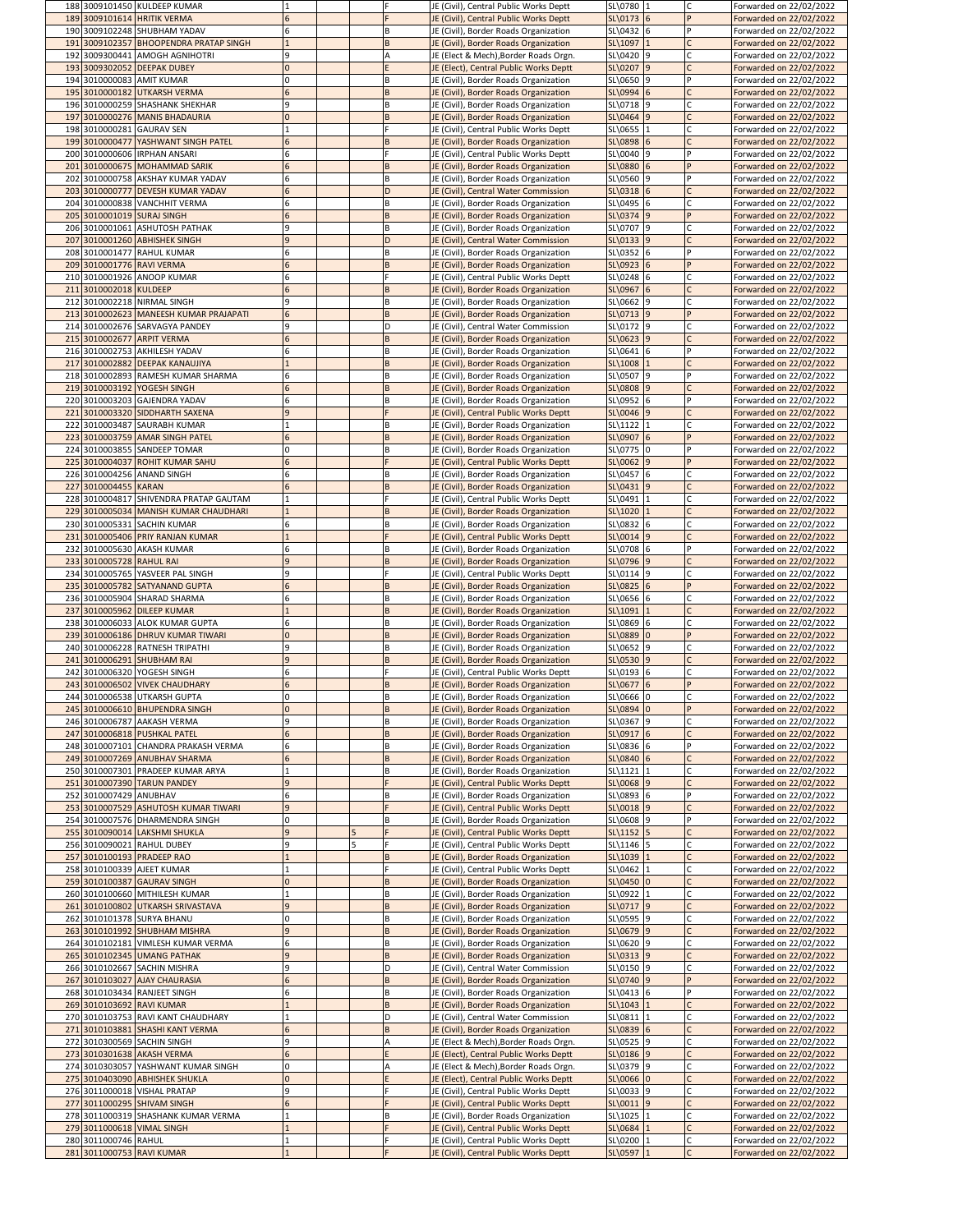| 282 3011000818 AVDHESH AGRAWAL                                | 10             |  | JE (Civil), Central Public Works Deptt                                         | SL\0117 9               | Forwarded on 22/02/2022                            |
|---------------------------------------------------------------|----------------|--|--------------------------------------------------------------------------------|-------------------------|----------------------------------------------------|
| 283 3011000961 SARTHAK GUPTA                                  | $\Omega$       |  | JE (Civil), Central Public Works Deptt                                         | $SL\$ 0184 0            | Forwarded on 22/02/2022                            |
| 284 3011001088 ABHISHEKH SINGH                                | q              |  | JE (Civil), Border Roads Organization                                          | SL\0397 9               | Forwarded on 22/02/2022                            |
| 285 3011001102 MANU GOEL                                      | q              |  | JE (Civil), Central Public Works Deptt                                         | SL\0078 9               | Forwarded on 22/02/2022                            |
| 286 3011001288 SIDDHANT RASTOGI                               | q              |  | JE (Civil), Border Roads Organization                                          | SL\0689 9               | Forwarded on 22/02/2022                            |
| 287 3011001581 SHUBHAM SINGH                                  |                |  | JE (Civil), Central Public Works Deptt                                         | SL\0594 1               | Forwarded on 22/02/2022                            |
|                                                               |                |  |                                                                                |                         |                                                    |
| 288 3011002111 ABHAY SINGH                                    | q              |  | JE (Civil), Border Roads Organization                                          | $SL(0316)$ 9            | Forwarded on 22/02/2022                            |
| 289 3011100817 MAYANK SHARMA                                  | $\overline{0}$ |  | JE (Civil), Border Roads Organization                                          | $SL(0737)$ 9            | Forwarded on 22/02/2022                            |
| 290 3011101057 MANISH KUMAR                                   |                |  | JE (Civil), Border Roads Organization                                          | SL\1060 1               | Forwarded on 22/02/2022                            |
| 291 3011101114 SHUBHAM SINGH                                  | 6              |  | JE (Civil), Border Roads Organization                                          | $SL(0509)$ 9            | Forwarded on 22/02/2022                            |
| 292 3011200560 ABHINAV KUMAR                                  | $\mathbf{0}$   |  | JE (Elect), Central Public Works Deptt                                         | SL\0238 0               | Forwarded on 22/02/2022                            |
| 293 3013000301 MANISH KUMAR SINGH                             |                |  | JE (Civil), Border Roads Organization                                          | SL\0805 9               | Forwarded on 22/02/2022                            |
| 294 3013000514 SATYA PRAKASH SINGH                            | 6              |  | JE (Civil), Border Roads Organization                                          | $SL(0660)$ 6            | Forwarded on 22/02/2022                            |
| 295 3013000881 AYUSH KUMAR KAUSHAL                            |                |  | JE (Civil), Central Water Commission                                           | SL\0813 1               | Forwarded on 22/02/2022                            |
| 296 3013001101 ABHISHEK MISHRA                                | 0              |  | JE (Civil), Border Roads Organization                                          | SL\0506 0               | Forwarded on 22/02/2022                            |
| 297 3013001192 SANDEEP KUMAR                                  | 6              |  | JE (Civil), Border Roads Organization                                          | SL(0584)9               | Forwarded on 22/02/2022                            |
| 298 3013001207 SAURABH SINGH                                  | q              |  | JE (Civil), Central Public Works Deptt                                         | SL\0048 9               | Forwarded on 22/02/2022                            |
|                                                               |                |  |                                                                                |                         |                                                    |
| 299 3013001395 RAHUL SINGH                                    | 6              |  | JE (Civil), Central Public Works Deptt                                         | $SL\$ 0104 6            | Forwarded on 22/02/2022                            |
| 300 3013001438 DHEERENDRA PRATAP SINGH                        | 6              |  | JE (Civil), Central Public Works Deptt                                         | SL\0159 6               | Forwarded on 22/02/2022                            |
| 301 3013001677 VIVEK KUMAR                                    | $\Omega$       |  | JE (Civil), Border Roads Organization                                          | $SL(0538)$ 9            | Forwarded on 22/02/2022                            |
| 302 3013001884 ABHISHEK RAI                                   | 0              |  | JE (Civil), Central Public Works Deptt                                         | $SL(0221)$ <sup>0</sup> | Forwarded on 22/02/2022                            |
| 303 3013001891 PIYUSH TIWARI                                  | $\mathbf{q}$   |  | JE (Civil), Border Roads Organization                                          | $SL(0578)$ 9            | Forwarded on 22/02/2022                            |
| 304 3013002157 ABHISHEK CHAUHAN                               | 6              |  | JE (Civil), Border Roads Organization                                          | SL\0736 9               | Forwarded on 22/02/2022                            |
| 305 3013002305 DEEPAK SINGH                                   | 6              |  | JE (Civil), Border Roads Organization                                          | $SL\$ 0648 9            | Forwarded on 22/02/2022                            |
| 306 3013002337 MRITYUNJAY MISHRA                              | 0              |  | JE (Civil), Central Public Works Deptt                                         | SL\0091 0               | Forwarded on 22/02/2022                            |
| 307 3013002473 ADITYA CHAUHAN                                 | 6              |  | JE (Civil), Central Public Works Deptt                                         | SL\0070 9               | Forwarded on 22/02/2022                            |
| 308 3013002480 SHIVAM KUMAR                                   |                |  | JE (Civil), Central Water Commission                                           | SL\0803 1               | Forwarded on 22/02/2022                            |
| 309 3013002510 UTTAM MAURYA                                   | 6              |  | JE (Civil), Border Roads Organization                                          | $SL(0962)$ 6            | Forwarded on 22/02/2022                            |
| 310 3013002678 SHUBHAM AGRAHARI                               | 9              |  | JE (Civil), Border Roads Organization                                          | SL\0670 9               | Forwarded on 22/02/2022                            |
| 311 3013003332 KARN SINGH                                     | 0              |  | JE (Civil), Central Public Works Deptt                                         | $SL(0214)$ <sup>0</sup> | Forwarded on 22/02/2022                            |
| 312 3013003971 ASHUTOSH KUMAR GIRI                            | 6              |  | JE (Civil), Border Roads Organization                                          | SL\0985 6               | Forwarded on 22/02/2022                            |
| 313 3013004067 ANAND MOHAN                                    |                |  | JE (Civil), Border Roads Organization                                          | $SL\1038$ 1             | Forwarded on 22/02/2022                            |
| 314 3013004150 SUSHEEL CHAUHAN                                | 6              |  | JE (Civil), Central Public Works Deptt                                         | $SL\$ 0148 6            | Forwarded on 22/02/2022                            |
|                                                               |                |  |                                                                                |                         |                                                    |
| 315 3013004276 HIMANSHU SINGH                                 | 0              |  | JE (Civil), Border Roads Organization                                          | SL\0946 0               | Forwarded on 22/02/2022                            |
| 316 3013100054 AKASH KUMAR                                    | 0              |  | JE (Civil), Central Public Works Deptt                                         | $SL(0266)$ <sup>0</sup> | Forwarded on 22/02/2022                            |
| 317 3013100561 AMIT KUMAR TIWARI                              | $\overline{0}$ |  | JE (Civil), Border Roads Organization                                          | $SL(0451)$ 9            | Forwarded on 22/02/2022                            |
| 318 3013100591 KRISHNA KUMAR                                  |                |  | JE (Civil), Border Roads Organization                                          | SL\1056 1               | Forwarded on 22/02/2022                            |
| 319 3013101012 NITISH KUMAR                                   | 6              |  | JE (Civil), Border Roads Organization                                          | SL\0786 9               | Forwarded on 22/02/2022                            |
| 320 3013101076 VIVEK KUMAR PANDEY                             | 9              |  | JE (Civil), Central Public Works Deptt                                         | SL\0001 9               | Forwarded on 22/02/2022                            |
| 321 3013101422 AVANINDRA KUMAR SINGH                          | 10             |  | JE (Civil), Border Roads Organization                                          | $SL(0385)$ 0            | Forwarded on 22/02/2022                            |
| 322 3013101842 MANISH KUMAR UPADHYAY                          | 0              |  | JE (Civil), Border Roads Organization                                          | SL\0480 9               | Forwarded on 22/02/2022                            |
| 323 3013101989 SUAIBE ALAM ANSARI                             | 6              |  | JE (Civil), Central Public Works Deptt                                         | $SL(0278)$ 6            | Forwarded on 22/02/2022                            |
| 324 3013102048 PRABHAT KUMAR TRIPATHI                         | 0              |  | JE (Civil), Border Roads Organization                                          | $SL\$ 0914 0            | Forwarded on 22/02/2022                            |
| 325 3013102135 SWAPNIL PRAJAPATI                              | 6              |  | JE (Civil), Central Water Commission                                           | $SL(0332)$ 6            | Forwarded on 22/02/2022                            |
| 326 3013502895 MUKESH KUMAR DUBEY                             | 0              |  | JE (Mech.), M/o Defence (DGQA-Naval)                                           | $SL\$ 0122 0            | Forwarded on 22/02/2022                            |
| 327 3013700096 RAHUL KUMAR                                    | 6              |  | JE (Civil), Border Roads Organization                                          | SL\0721 9               | Forwarded on 22/02/2022                            |
| 328 3013700281 SOURAV KUMAR                                   | 0              |  | JE (Civil), Central Public Works Deptt                                         | $SL\$ 0051 9            | Forwarded on 22/02/2022                            |
| 329 3013700875 NIKHIL KUMAR                                   | $\mathbf{q}$   |  | JE (Civil), Central Public Works Deptt                                         | $SL(0020)$ 9            | Forwarded on 22/02/2022                            |
| 330 3013700980 JJITENDRA KUMAR                                |                |  | JE (Civil), Central Public Works Deptt                                         | $SL(0517)$ 1            | Forwarded on 22/02/2022                            |
| 331 3013701100 GOURAV KUMAR                                   |                |  | JE (Civil), Central Public Works Deptt                                         | $SL(0777)$ 1            | Forwarded on 22/02/2022                            |
|                                                               |                |  |                                                                                |                         |                                                    |
|                                                               |                |  |                                                                                |                         |                                                    |
| 332 3013702162 SHUBHAM KUMAR                                  | 6              |  | JE (Civil), Central Public Works Deptt                                         | $SL\$ 0034 9            | Forwarded on 22/02/2022                            |
| 333 3013702515 JITENDRA KUMAR                                 |                |  | JE (Civil), Border Roads Organization                                          | $SL\1031$  1            | Forwarded on 22/02/2022                            |
| 334 3015000092 MANJEET SINGH                                  | 9              |  | JE (Civil), Border Roads Organization                                          | $SL\$ 0533 9            | Forwarded on 22/02/2022                            |
| 335 3015000233 PRASHANT YADAV                                 | 6              |  | JE (Civil), Central Water Commission                                           | $SL(0325)$ 6            | Forwarded on 22/02/2022                            |
| 336 3015000316 SAMEER                                         | 0              |  | JE (Civil), Border Roads Organization                                          | SL\0732 0               | Forwarded on 22/02/2022                            |
| 337 3015000370 JIGYASU KHANNA                                 | $\mathbf{q}$   |  | JE (Civil), Border Roads Organization                                          | SL(0292   9)            | Forwarded on 22/02/2022                            |
| 338 3015000443 ALOK SINGH                                     | q              |  | JE (Civil), Central Public Works Deptt                                         | SL\0005 9               | Forwarded on 22/02/2022                            |
| 339 3015000448 PRAMOD KUMAR                                   |                |  | JE (Civil), Central Public Works Deptt                                         | SL(0231)1               | Forwarded on 22/02/2022                            |
| 340 3015000584 AMIT KASHYAP INSHA                             | 6              |  | JE (Civil), Central Public Works Deptt                                         | SL\0079 9               | Forwarded on 22/02/2022                            |
| 341 3015000585 PUSHPRAJ SINGH                                 |                |  | JE (Civil), Border Roads Organization                                          | $SL(1010)$ <sup>1</sup> | Forwarded on 22/02/2022                            |
| 342 3015000642 SANAUL NAEEM                                   | 6              |  | JE (Civil), Border Roads Organization                                          | $SL\$ 0633 9            | Forwarded on 22/02/2022                            |
| 343 3015000683 RAJAT PRAKASH SINGH                            |                |  | JE (Civil), Border Roads Organization                                          | $SL\1022$ 1             | Forwarded on 22/02/2022                            |
|                                                               |                |  |                                                                                |                         |                                                    |
| 344 3201700104 DIVYANK MANISH<br>345 3201700243 RANJAN SAURAV | 6              |  | JE (Civil), Central Water Commission                                           | SL\0315 6               | Forwarded on 22/02/2022                            |
|                                                               |                |  | JE (Civil), Border Roads Organization                                          | SL\0435 6               | Forwarded on 22/02/2022                            |
| 346 3201700273 PRASHANT SHEKHAR                               |                |  | JE (Civil), Border Roads Organization                                          | SL\0762 9               | Forwarded on 22/02/2022                            |
| 347 3202300193 AMIT KUMAR                                     | 6              |  | JE (Elect), Central Public Works Deptt                                         | SL\0103 9               | Forwarded on 22/02/2022                            |
| 348 3202700054 PANKAJ KUMAR                                   | 6              |  | JE (Civil), Border Roads Organization                                          | SL\0727 9               | Forwarded on 22/02/2022                            |
| 349 3202700155 PAPPU KUMAR                                    |                |  | JE (Civil), Border Roads Organization                                          | $SL(0364)$ 6            | Forwarded on 22/02/2022                            |
| 350 3202700185 CHIRANJEEVI BHUSHAN SHARMA                     | 6              |  | JE (Civil), Central Public Works Deptt                                         | $SL\$ 0142 6            | Forwarded on 22/02/2022                            |
| 351 3205700407 PRASHANT KUMAR SINGH                           |                |  | JE (Civil), National Tech.Research Orgn.                                       | SL\0201 9               | Forwarded on 22/02/2022                            |
| 352 3205700633 SATYAM KUMAR                                   | 6              |  | JE (Civil), Central Public Works Deptt                                         | $SL\$ 0234 6            | Forwarded on 22/02/2022                            |
| 353 3205700932 PIYUSH RAJ                                     | 6              |  | JE (Civil), Border Roads Organization                                          | $SL(0559)$ 6            | Forwarded on 22/02/2022                            |
| 354 3205701151 RITU RAJ                                       |                |  | JE (Civil), Border Roads Organization                                          | SL\0735 9               | Forwarded on 22/02/2022                            |
| 355 3205701200 BHUSHAN KUMAR                                  | 6              |  | JE (Civil), Border Roads Organization                                          | $SL(0672)$ 6            | Forwarded on 22/02/2022                            |
| 356 3206304504 VIRU KUMAR                                     | 6              |  | JE (Elect), Central Public Works Deptt                                         | $SL\$ 0304 6            | Forwarded on 22/02/2022                            |
| 357 3206304885 NITISH KUMAR                                   | 6              |  | JE (Elect & Mech), Border Roads Orgn.                                          | $SL\$ 0454 6            | Forwarded on 22/02/2022                            |
| 358 3206306244 PANNU KUMAR JHA                                | 0              |  | JE (Elect & Mech), Border Roads Orgn.                                          | SL\0277 9               | Forwarded on 22/02/2022                            |
| 359 3206308308 ANKESH KUMAR                                   | 6              |  | JE (Elect & Mech), Border Roads Orgn.                                          | $SL(0360)$ 6            | Forwarded on 22/02/2022                            |
| 360 3206601659 RAHUL KUMAR                                    | 6              |  | JE (Elect), Central Public Works Deptt                                         | SL\0038 9               | Forwarded on 22/02/2022                            |
| 361 3206700229 AMIT KUMAR                                     | 6              |  | JE (Civil), Central Public Works Deptt                                         | SL(0208)6               | Forwarded on 22/02/2022                            |
| 362 3206700854 ANURAG NARAYAN                                 | 6              |  | JE (Civil), Border Roads Organization                                          | SL\0771 9               | Forwarded on 22/02/2022                            |
| 363 3206701248 NITESH KUMAR                                   | 6              |  | JE (Civil), Central Public Works Deptt                                         | $SL(0216)$ 6            | Forwarded on 22/02/2022                            |
| 364 3206701397 SHASHI KUMAR                                   | 6              |  | JE (Civil), Border Roads Organization                                          | $SL\$ 0411 6            | Forwarded on 22/02/2022                            |
| 365 3206701796 RANJAN KUMAR                                   | 6              |  | JE (Civil), Border Roads Organization                                          | SL\0866 6               | Forwarded on 22/02/2022                            |
| 366 3206702669 ADITYA KUMAR                                   | 6              |  | JE (Civil), Border Roads Organization                                          | $SL\$ 0505 9            | Forwarded on 22/02/2022                            |
| 367 3206702967 RISHI                                          | $\mathbf{q}$   |  | JE (Civil), Central Public Works Deptt                                         | $SL\$ {0081} 9          |                                                    |
|                                                               | 6              |  |                                                                                |                         | Forwarded on 22/02/2022                            |
| 368 3206702986 UTPAL                                          | 6              |  | JE (Civil), Border Roads Organization                                          | $SL\$ 0543 9            | Forwarded on 22/02/2022                            |
| 369 3206703070 SAURAV KUMAR                                   | 6              |  | JE (Civil), Border Roads Organization                                          | $SL(0936)$ 6            | Forwarded on 22/02/2022                            |
| 370 3206703196 AMAN KUMAR                                     |                |  | JE (Civil), Central Public Works Deptt                                         | SL\0271 6               | Forwarded on 22/02/2022                            |
| 371 3206703413 PRASHANT JHA                                   | $\Omega$       |  | JE (Civil), Border Roads Organization                                          | SL\0388 0               | Forwarded on 22/02/2022                            |
| 372 3206703527 RANVIR KUMAR                                   | 0              |  | JE (Civil), Border Roads Organization                                          | $SL\$ 0617 9            | Forwarded on 22/02/2022                            |
| 373 3206703588 SRIDHAR                                        | $\Omega$       |  | JE (Civil), Border Roads Organization                                          | SL\0586 0               | Forwarded on 22/02/2022                            |
| 374 3206703804 NAVIN KUMAR<br>375 3206703870 KESHRI GAURAV    | 6              |  | JE (Civil), Border Roads Organization<br>JE (Civil), Border Roads Organization | SL\0934 6<br>SL\0865 6  | Forwarded on 22/02/2022<br>Forwarded on 22/02/2022 |